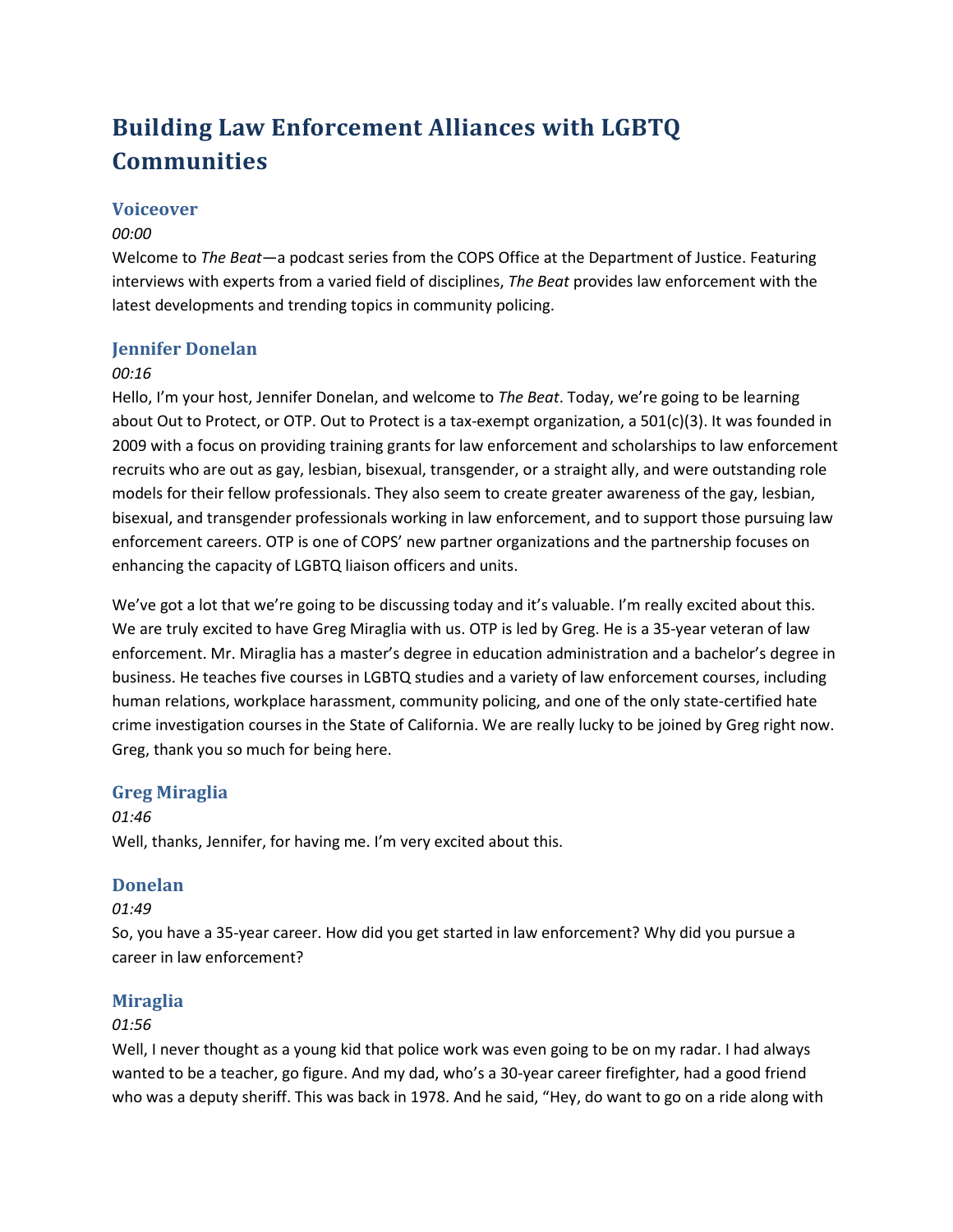this deputy?" And I thought, "Sure, why not?" And by the end of that shift, I was completely hooked. It was in my blood already. I knew that that is exactly what I wanted to do, so I dove headfirst into the career, and started out as a police cadet, and never looked back.

#### **Donelan**

#### *02:29*

That's amazing, and really does drive home the power of the ride along, and just being exposed, being able to peel back the curtain and see what's really involved in becoming a police officer. And when you get that experience and those opportunities, it can really open your eyes to a whole new world, and for you, a 35-year career. And you're teaching, so I guess that all worked out for you.

#### **Miraglia**

#### *02:52*

It absolutely did. And I can honestly say I remember every single solitary thing we did that day on that ride along. I mean, all the different things I've been able to do in an amazing career, but when I think about that first ride along, it is still very vivid to me. And I agree with you, I think that this is how we're going to grow future law enforcement officers, by reaching out and getting people involved and exposing young people to the excitement and the challenge of the profession.

#### **Donelan**

## *03:16*

Absolutely, it's a huge tool. So, let's talk about Out to Protect. Can you please break down for the listeners what exactly Out to Protect is? And can you really key in on the fact that while we have LGBTQ liaison units in several of our police departments, there's been a key piece that's been missing as an overarching umbrella, right? Is Out to Protect served to sort of fill that?

#### **Miraglia**

#### *03:39*

Well, yes. Out to Protect came about in 2009 after I wrote my first book, and I always had a vision of taking the proceeds from that book and whatever else would come to put into some sort of a scholarship program to support LGBTQ recruits who wanted to become law enforcement officers. My belief was, at the time, that the best way to get law enforcement comfortable with LGBTQ people was for those people in law enforcement who were part of the community to come out and to have good role models, so that's where it started. It's evolved over the years to now what we're doing is providing training, LGBT awareness training, for law enforcement. And as a byproduct of that, we're providing training on how to build and operate an LGBT liaison program. Because what I found was that while there are many departments that have a community liaison person for the LGBT community, very little is written down about it. There isn't a lot of formalization or structure to it, and there certainly isn't any standardization for training on how to do that job well.

So, the idea of our latest venture here with this LGBT Liaison Training Academy is to help departments build a program from the ground up. And then for those existing programs, help them reinforce them and make them sustainable based on some national standards that we found through research.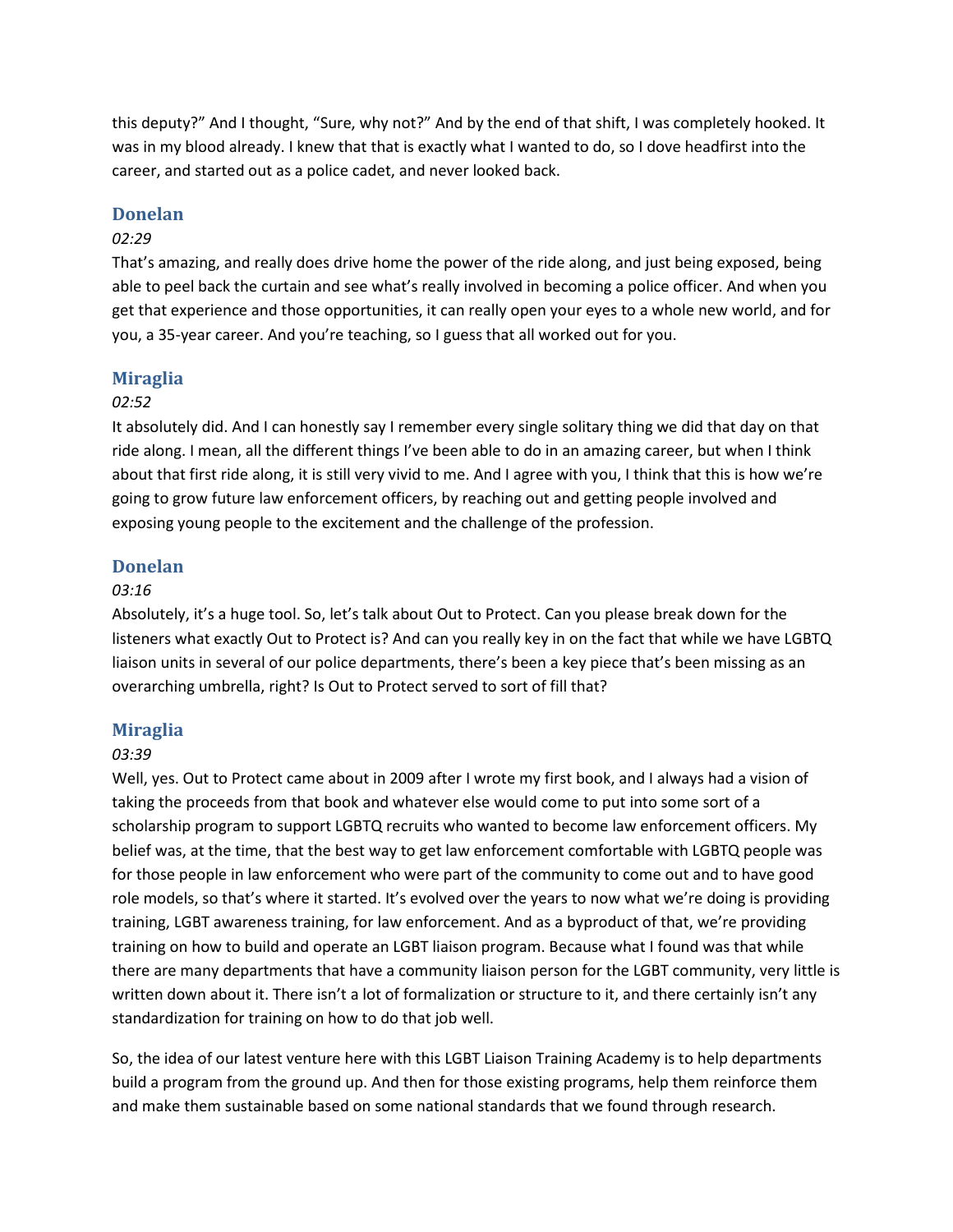## **Donelan**

## *04:57*

You know, you can imagine a department starting an LGBTQ liaison office because I've seen that, and they're really sort of reinventing the wheel, almost, out the gate. When, in fact, there are others who have gone before them, done this already, and have such valuable information, be it mistakes they made as they were forming their liaison unit, lessons learned, it's... This connection that you're making between these departments must be huge.

## **Miraglia**

#### *05:23*

I think so. You know, the history of LGBT liaison programs, I've been able to trace it back to 1962. San Francisco PD was one of the first to appoint Eliot Blackstone, who was a police officer at the time, a straight ally, to be the liaison to the community. But even in that initial program, there was nothing that was formalized or really written down about it. We went out and we surveyed, across the nation, programs that were existing. And, as you said, there were a lot of people that were doing it, but not a lot of information was being shared. And there certainly wasn't a whole lot documented, so we collect responses and ideas from people about how the program should be constructed, and the qualifications, and the job duties. And we've been able to amass that now in writing, where there are some standards and recommended best practices that we can then provide in terms of training for new programs.

## **Donelan**

#### *06:10*

Greg, could you give us an example, for instance, of one of those best standards of practice that worked with one department that stood as a shining example for others?

## **Miraglia**

#### *06:18*

I think there's a couple that stand out to me, and they're very simple. One is simply having a designated web page that has a designated phone number and point of contact for whoever the LGBT liaison happens to be. In many cases, we found that agencies have a liaison officer identified, but if you went to the department website you could never find any information about it. So that is a very, very basic one.

#### **Donelan**

## *06:40*

That's basic, but yet so desperately needed. And honestly, I can see where that may not be a first thought as critically needed.

#### **Miraglia**

#### *06:48*

Right. You know, the other part of it is the reporting structure. Most of the LGBT liaison officers that are currently working are at the rank of supervisor or below, and a key function that the LGBT liaison officer provides is a conduit of communication from the community to the chief executive, the police chief, or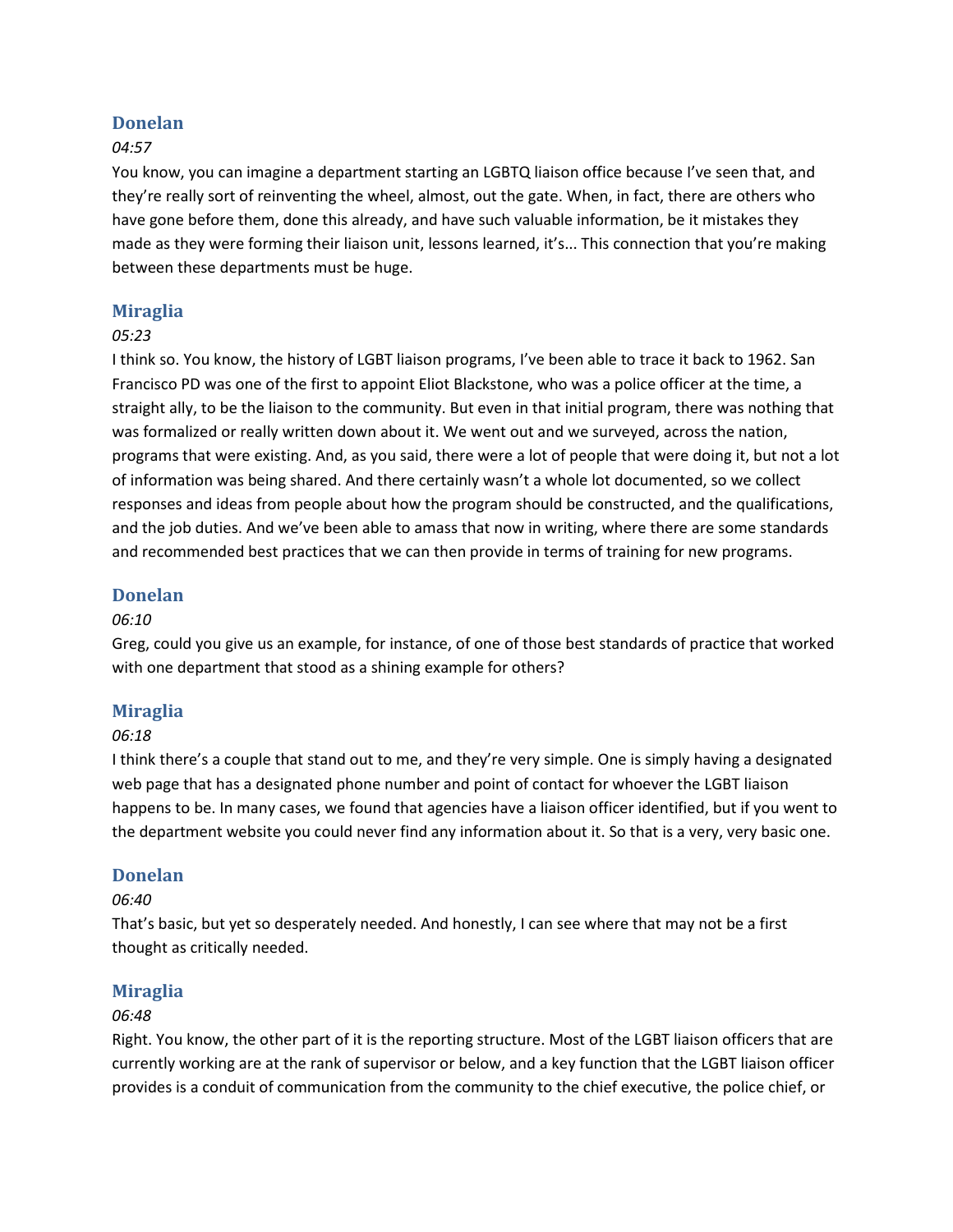the sheriff. So there needs to be some direct access of that liaison person, at whatever rank they are, to be able to talk to the chief, and for the chief to be able to talk to that officer, so that that conduit actually works. If there's layers of bureaucracy in between, then the chief is rarely going to know what's really going on.

## **Donelan**

#### *07:24*

You know, I've seen these liaison units provide such a valuable link to the community, especially in cases where there's been a member of the LGBTQ community who has been the victim of a crime, or there's been a series of crimes affecting that community. And at various times, if there's any feeling in the community that they're not a part of the community, and they feel like the police department doesn't "reflect" them, but these liaison units, these liaison officers, play such a critical role, just in their being there as a conduit for communication.

## **Miraglia**

#### *07:59*

Absolutely. The liaison officer provides a human face and a name for the law enforcement agency. And so, whether it's after a hate crime or some other catastrophe that's happened in the community, having someone who is known to the community as a person, ideally who's a member of the community that people can go to when the department is looking for witnesses, for example, or additional victims. There is a higher level of trust, in most cases, with that LGBT liaison then with officers who come into the neighborhood who are not known to the people who live there.

#### **Donelan**

#### *08:34*

So much of it boils down to just being able to feel like someone's going to listen to me. This department cares about me. And it can never be underestimated, and I know that's why these liaison officers are so important. But talk about the rest of it. It says community interactions. What roles do the liaison officers play internally?

#### **Miraglia**

#### *08:53*

Well, they're huge resources. So, I guess you could group the major job functions into sort of three areas. There's the conduit for communication we spoke about. There's the resource for investigators and other patrol officers when they're responding to calls for service, helping them access additional victims, search for witnesses, just helping officers even with terminology to help them communicate with members of the community. But you talked about the internal resource—training is a key function of that LGBT liaison. In our view, every law enforcement officer and every 911 dispatcher working in an agency in the United States should receive some level of LGBT awareness training. And that liaison officer is the key person to provide that. So, whether it's giving some information about proper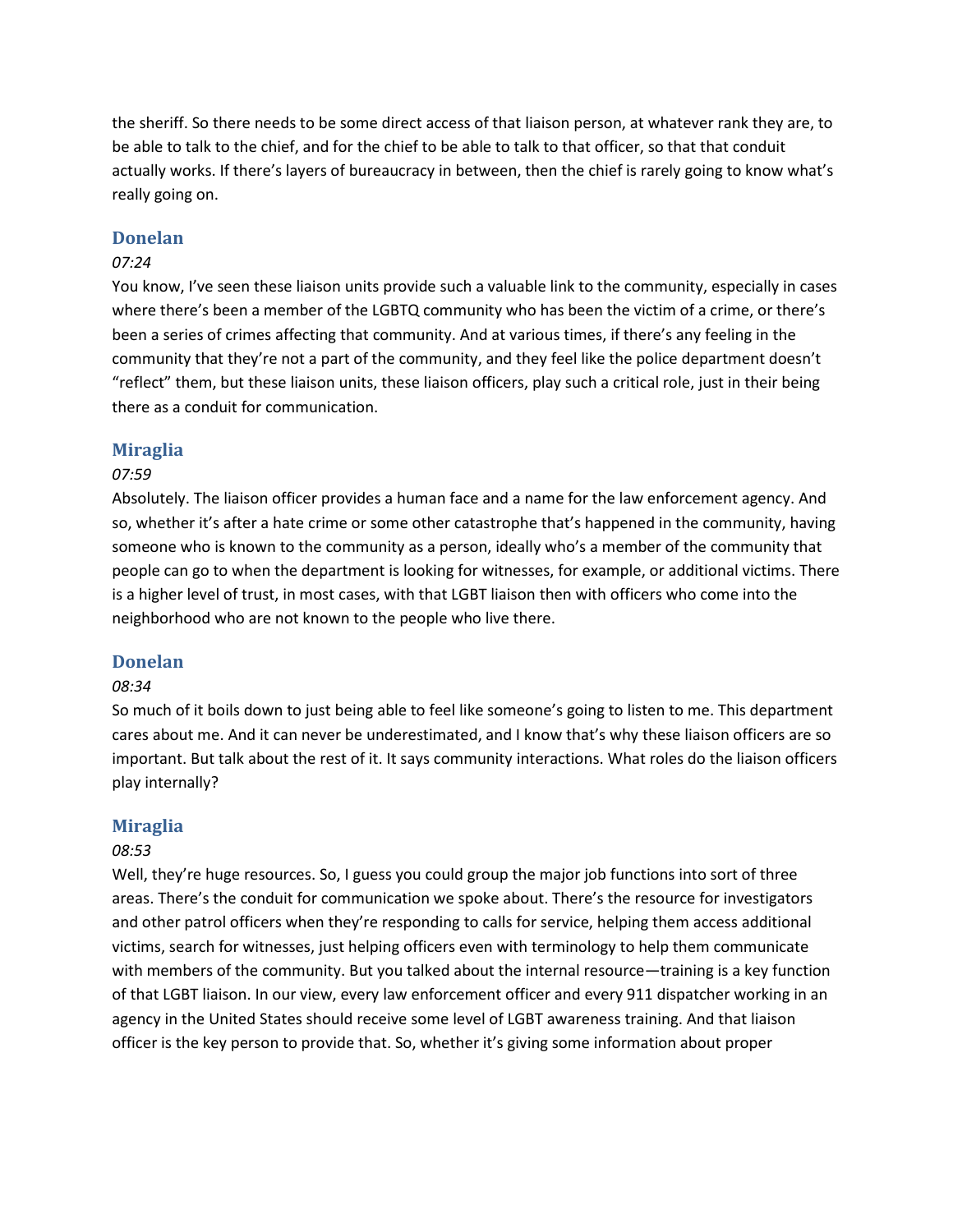terminology, to helping officers communicate more comfortably and effectively with members of the community and helping them just understand what LGBTQQIAA means. All of that is very valuable and it's a key part of the role.

# **Donelan**

#### *09:49*

All right. Well, let's start that here. What does LGBTQIAA mean?

# **Miraglia**

#### *09:54*

Lesbian, gay, bisexual, transgender, queer, questioning, intersex, asexual and ally. And then the plus is everything and every other identity that really references a sexual orientation or gender identity minority group.

## **Donelan**

## *10:11*

And just that ability to have that training, to have that exposure, to have those officers exposed to just, "Hey, this is what it means, because these are members of your community that you serve. You're going to respond to 911 calls. You never know what you're walking into. And these members of your community need to feel that you're there for them just as much." And just as simple as knowing just what that stands for really says a lot about an organization. It says a lot about an officer, because it's a familiarity. It's an ease. And I think that that goes such a long way to improving community relations with law enforcement, which is such a focus. There are so many efforts within law enforcement to do that and Out to Protect… How is your work with COPS now providing that framework for those departments to continue moving in that right direction?

## **Miraglia**

## *10:56*

Well, I've been a longtime fan of the COPS Office, and for the reason that I'm able to access so many different resources. I teach community policing and I've taught law enforcement classes for several decades now. So being able to draw upon successful programs that have been proven, you know, in other jurisdictions around the country is great. It's a one-stop shop. So, what I'm looking forward to is being able to get the word out about the training, and the training grants, and the scholarships that we provide, as an additional resource to law enforcement agencies. There's 18,000 of them or so in the country, and so getting word out to everybody about what's available and what we can do to help them is a big challenge. And the COPS Office is a great place, a warehouse, if you will, of amazing resources, and we're going to be very excited to be part of that.

## **Donelan**

## *11:43*

Really is going to help extend your reach. And that's it, people are desperate for information. Half the battle is just letting them know that the resource is there.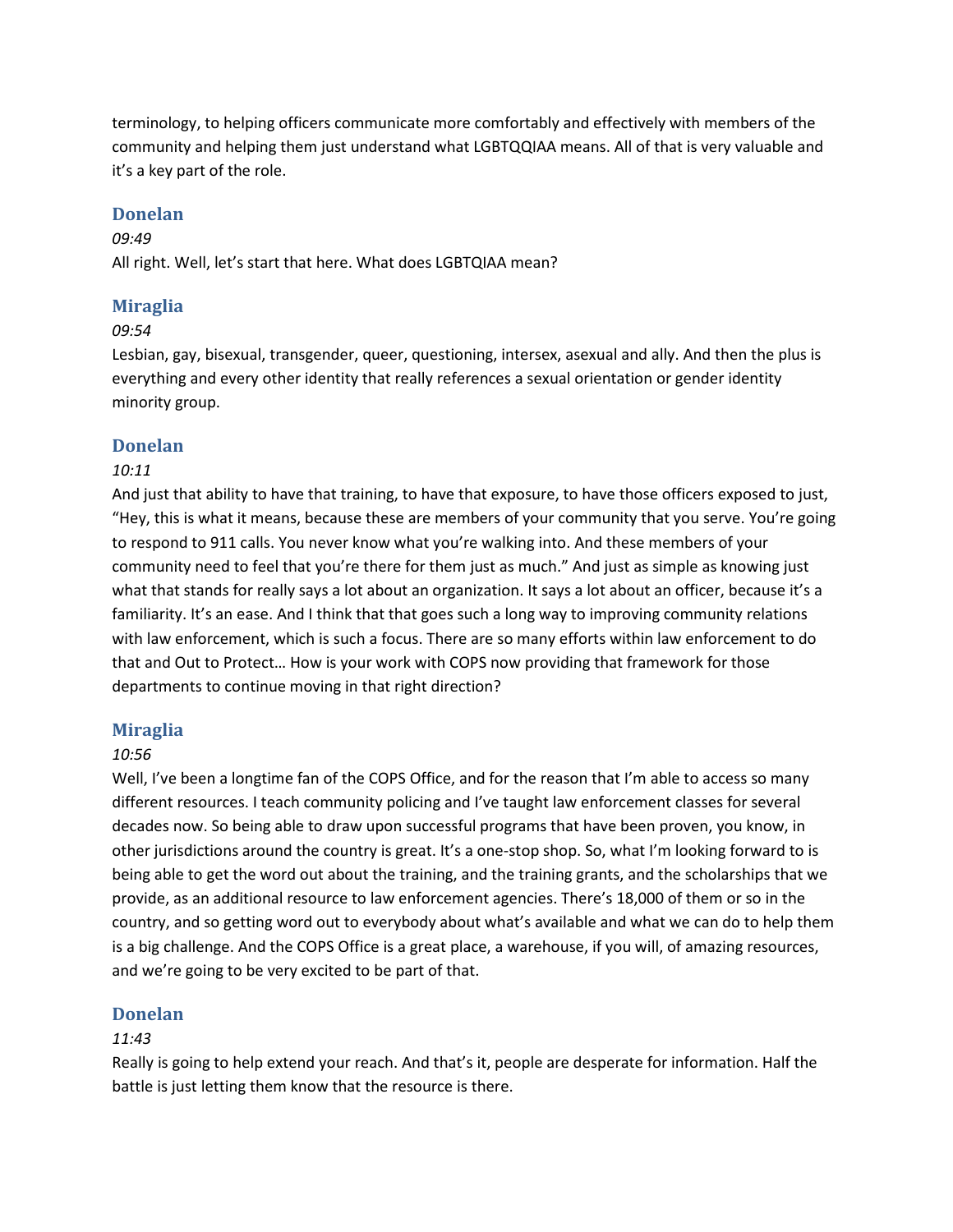# **Miraglia**

## *11:52*

Exactly. And a lot of the resources we're able to provide, even the basic training courses that we offer online, we're able to provide for free. We understand that dollars are tight, and agencies have to prioritize where they're spending their training dollars. So, it's exciting for us to be able to get the word out that, if you want to do LGBT awareness training for your personnel in your department, you can access that at no cost.

## **Donelan**

## *12:12*

So, if I'm police leadership, I'm listening to this podcast, and I'm learning about Out to Protect for the first time, and I want to reach out to you, because we are creating a liaison office—what am I getting from first point of contact with your organization?

# **Miraglia**

## *12:29*

Well, we have a website at [outtoprotect.org](https://www.outtoprotect.org), and you will find all the information about training grants that are available there, as well as the training courses. And you can register and begin that training immediately right from that website. So that's our, sort of, base place to reach out to us. If you want consultation, or you want to ask a specific question, you can do that right through the website, set up an appointment to talk on the phone or Zoom, if necessary, but it's all there. The training grants that we have, there are two of them. One is to help agencies start up an LGBT liaison program so you can apply for grant funds to buy some materials, and also to get some seats in the LGBT Awareness Training Academy that we have. And then the other grant we have is to support LGBT awareness training. So, if your agency is looking to do some training in-house, maybe you want to bring in a speaker, or you want to buy some materials for that training, you can also apply for a grant there.

## **Donelan**

## *13:25*

Let's talk about departments who have had longstanding liaison offices, who have put together these programs, been successful at it. What does that look like, or an example of a department?

## **Miraglia**

## *13:36*

I think there are several out there. Certainly Washington D.C. Metropolitan Police Department's got a lot of history and a lot of success with their program. The one that strikes me as being a really great model is in San Diego. San Diego PD has not only an LGBT liaison officer, but they have a liaison appointed for all of their different communities, and that LGBT liaison is part of this team that meets regularly with the chief that can represent the interests of all sub-communities. And why I think that's important is that sexual orientation and gender identity transcends everybody else, all of the other sub-communities. There are LGBT people in the Muslim community, and the African American community, and the Latinx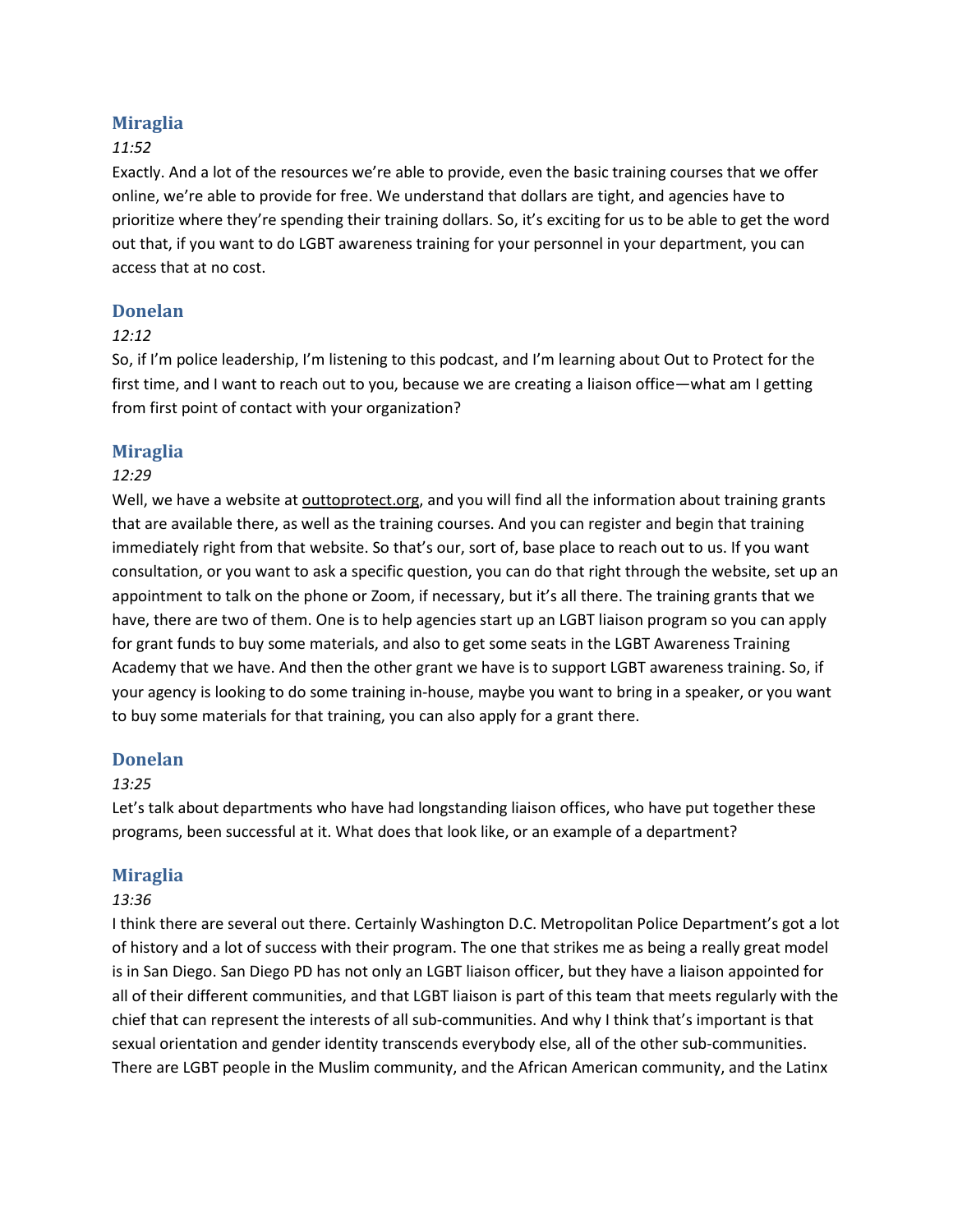community, and the disabled community, and the Jewish community, for example. So being part of a team, and to have individual liaisons that represent all of those communities working together, is, I think, an ideal model.

#### **Donelan**

#### *14:27*

Absolutely. You mentioned Metropolitan Police in Washington D.C. I understand that they incorporated patrol or support of their patrol operations.

#### **Miraglia**

#### *14:36*

And that's an ideal practice. The liaison officer should be a resource to everybody in the agency. So, if an officer responds to, let's say, a domestic violence call in a same sex household, and is uncertain about how to approach that family, or is having difficulty communicating with that family, then the LGBT liaison officer should be a phone call away. Now, that's a pretty big burden to put on one person in a large agency, so I understand that there's some limitations about somebody not being available to be on call 24/7, but that type of integration and knowing that that resource is available is a best practice, for sure.

#### **Donelan**

#### *15:10*

Also, I think we need to stress too, Greg, that no question's off the table, right? You even break it down on how to write the position description for a liaison officer. How to do that the best way.

#### **Miraglia**

#### *15:24*

Absolutely. The Liaison Training Academy—we call it an academy, by the way, because there are three separate courses that a person completes to put together an LGBT liaison program. But the master course, if you will, for the liaison program is very practical. Everything that participants do in that is designed to create something that is real that they can use for their program. So, I mentioned earlier, identifying a phone number, a dedicated phone number, developing a web page to provide easy access to the liaison, and then the job description, getting some of that documentation in writing so that the program becomes part of the organization and becomes sustainable in the long term. LGBT liaisons, who get into it initially and build a program, have to be thinking about who's going to take this over when I'm done with it, or when I retire. So, building something that's sustainable, that can be easily passed on to the next person, or expanded to include more than one person, is critical.

#### **Donelan**

#### *16:18*

OTP feels like it empowers a department to feel comfortable talking about it, feel comfortable planning it, feel comfortable setting up this liaison office. Because I can see where there would be people who, you know, if it comes to any subject matter with which you're not familiar, right? You can be hesitant.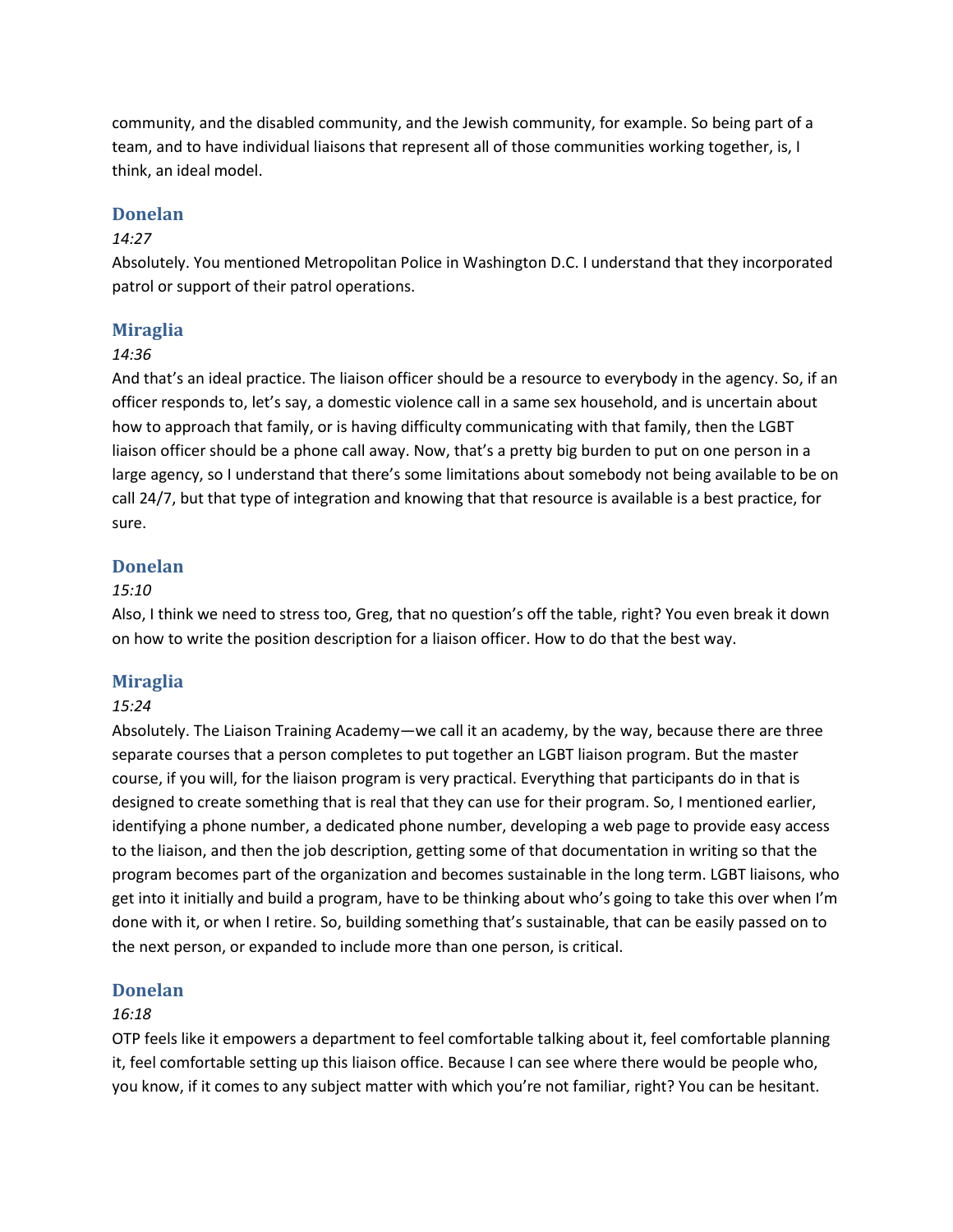You don't want to say the wrong thing. You don't want to do the wrong thing. You want to make sure that you're doing everything as best as you can, right, just to put that very simply. To me, OTP sounds like it empowers a department to make sure that they're doing all of those things, and that you can speak freely, and you can ask the questions, and here are the training tools, you know. We've got them all together under one website. You can go here and, like you said, one-stop shopping.

## **Miraglia**

## *16:59*

We would like to think so. You know, there's still a pretty pervasive environment of homophobia and transphobia in law enforcement. And I think, from just my experience in talking with officers of all level across the country, that much of that homophobia and transphobia is fueled by just not knowing, by being uncomfortable with sexual orientation and gender identity in general. So, if we can provide some education and some awareness in a way that gives people language to use and increases their comfort, I think it's going to be good for all the closeted LGBT employees that are already working in law enforcement across the country. And I am hopeful that it's going to help agencies serve their individual communities more effectively and more comfortably.

## **Donelan**

## *17:39*

Exactly. You know, you just said something that I absolutely agree with. Just the establishment of a liaison office within a department. What does that communicate to LGBTQ officers within that department? What does it say to them?

## **Miraglia**

## *17:53*

Well, certainly, if the chief establishes an LGBT liaison position, and includes in the duties of that job to support LGBTQ employees, it sends the message that, "Hey, I know you're here, and I value you, as I do all of the other differences that exist in the rank and file." And, of course, externally to the community it places value on the importance of communication and the importance of humanizing the law enforcement agency within that community.

## **Donelan**

## *18:17*

And it's inclusion; I mean, it's just absolute inclusion across the board and it opens those lines of communication. Now, we've talked a lot about creating the liaison office and providing these materials and tools to law enforcement agencies so that they can begin that process if they haven't already. And let's say they have. I'm assuming that all the things that we've discussed here, even if you have a liaison office already established, this is a place to go to see, you know, what's the latest and greatest.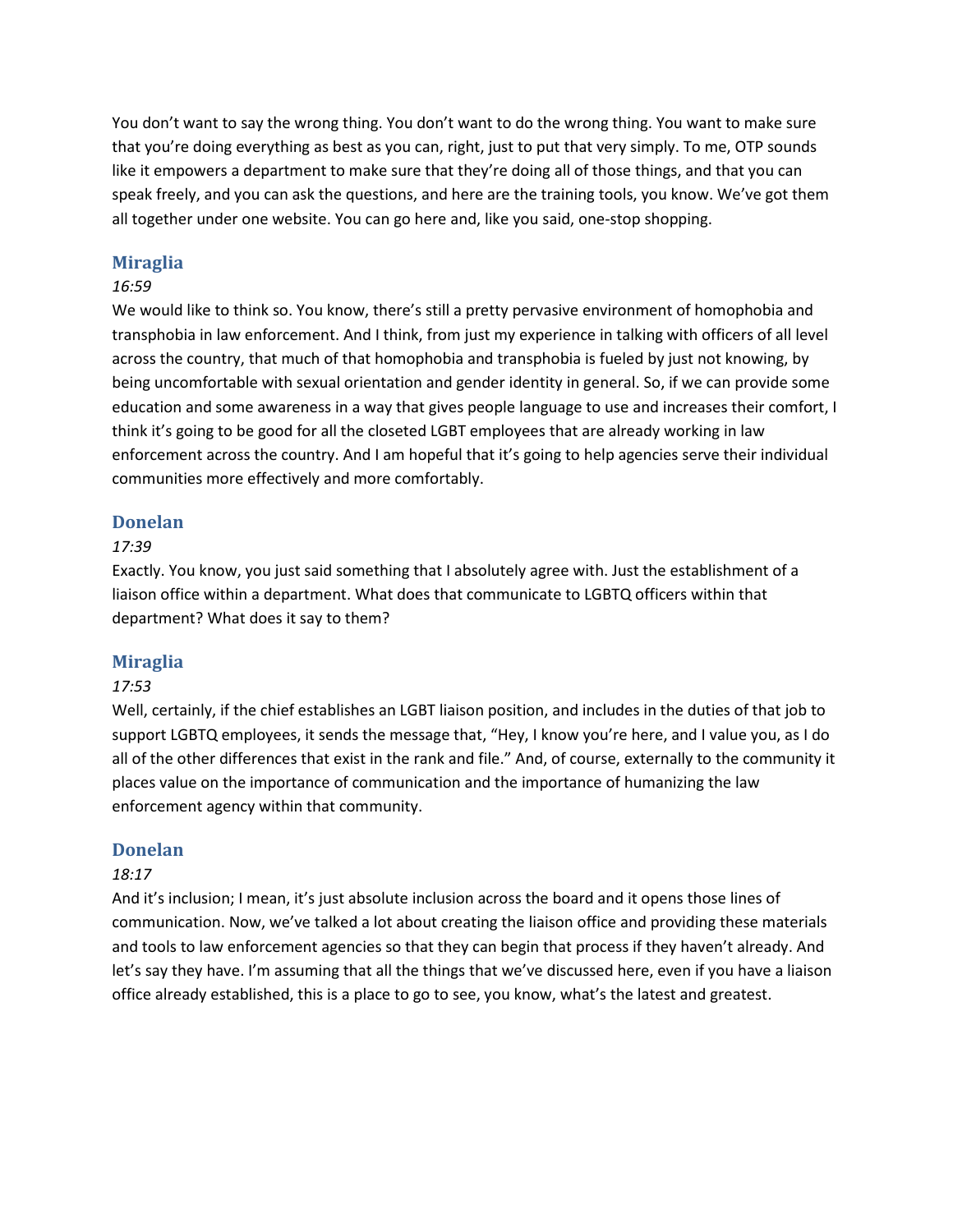# **Miraglia**

## *18:45*

Absolutely. So, the program starts out with an assessment, where we ask each participant to sort of go through a checklist and mark the things that exist in their program as well as the things that don't, and then there's some measurement for how complete the program happens to be. We think the training program will be beneficial for anybody, whether you've been an LGBT liaison for, you know, six years or six days, or if you're just wanting to start one, you don't even know where to begin. We think that there's going to be some value there, because, again, there's so much that has not been written down about this that where would you go look? How would you know if you're doing everything that is best practice? So, we think we've been able to amass as much of that as we know, and it's going to be a learning process for us. I'm sure we're going to add to this list of best practices as we go along and learn.

## **Donelan**

## *19:33*

If you had to give an assessment on how you think the industry is doing as a whole when it comes to LGBTQ matters, it does feel like it's come a long way.

## **Miraglia**

#### *19:44*

It absolutely has come a long way. You know, we got back last fall from providing some LGBT awareness training at the FBI National Academy, which was the first time in the FBI's history that they had ever done any kind of LGBT awareness training. It was huge. And they are very committed to embedding that training into their new agent program. But my point is that I think that is a signal or at least an example of the changing tides, because this is the organization that 70 years ago was hunting down gay people in federal government, federal employment, to weed them out. So now for them to come, you know, sort of full circle is huge. And their investment in training is certainly not unique. You know, agencies throughout the United States are doing it. In California, we actually have a legal mandate that all peace officers and all 911 dispatchers complete LGBT awareness training. It has evolved, but it most definitely has a long way to go.

## **Donelan**

## *20:38*

It's no time to relax. There has been an urgent call for police reform across the country in recent years, especially in light of the murder of George Floyd. How has that played out for the LGBTQ community in terms of its relationships with law enforcement?

## **Miraglia**

## *20:54*

Well, I think when people look at use of force videos online, and the very challenging stories that they read about and experience, and hear stories from their friends, what it really does is compromise trust in law enforcement. And if you don't know anybody in law enforcement, if you don't have a face and a name to put to law enforcement, then it's very easy not to trust people that have as much authority and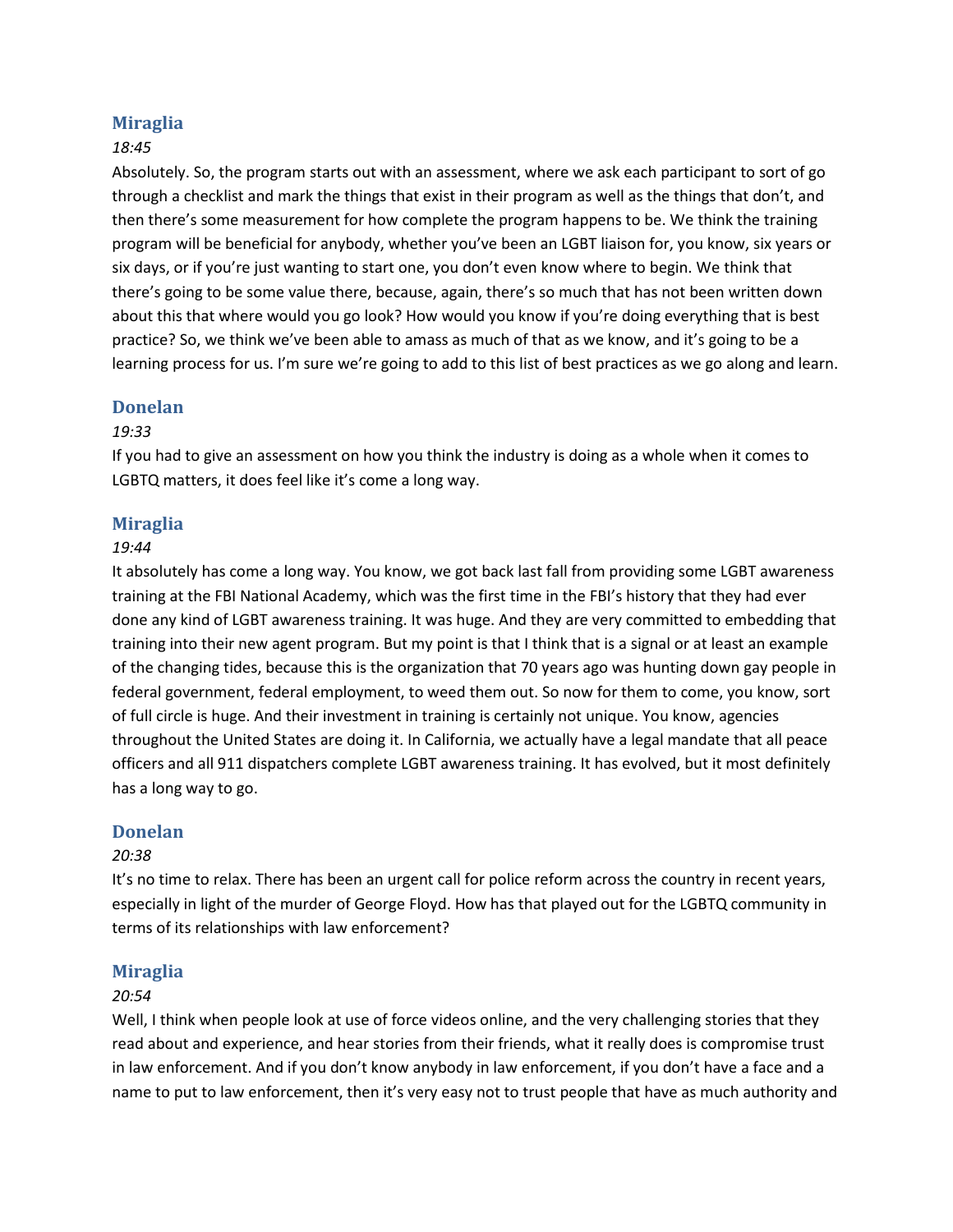power as law enforcement officers do. So, I would say the biggest challenge facing the relationship between law enforcement and the LGBT community as a whole is centered around a lack of trust and a lack of relationship. LGBT people want to see themselves represented in the rank and file of law enforcement, just like any other group does. So that's a piece of it too, and it's played out today in, I think, very damaging ways.

For example, Pride organizations, local Pride organizers across the country, have stepped out and banned police from participating in Pride events. And that's an important opportunity for law enforcement to build those relationships and be present, and to be visible, and to demonstrate their, at least, allyship with the community. So, when a Pride group takes the step to ban the police, well, now the problem is even much worse. We've got to solve that, and I think that the solving of that starts with humanizing the law enforcement agency by providing a point of contact that has a face and a name.

## **Donelan**

## *22:17*

It goes back to what you said earlier: I see you. The power in this role really is the communication to the community that I see you; I recognize you and I'm here for you, just as I am here for any member of this community. And breaking down those barriers.

## **Miraglia**

## *22:35*

That's right. We talk in the Liaison Academy a little bit about procedural justice and how the tenets of procedural justice fit within the role of the LGBT liaison, and a big part of it is giving the community voice. Again, it goes back to that conduit of communication, but you have to have a person do that. It can't be a mechanical process. It can't be sort of an anonymous town hall, where you just sort of show up and listen to people you've never met before try and explain themselves.

# **Donelan**

## *23:02*

You mentioned the community meeting aspect, right, or the town hall. It tends to be the same people. You tend to be talking to the same community members over and over again at these meetings, and there has to be a concentrated effort by law enforcement to reach beyond the usual players, because they're engaged. It's how do you reach the rest of the community, and this liaison office seems like the perfect conduit for that.

# **Miraglia**

## *23:30*

I got to chance to walk with the newly appointed LGBT liaison officer at San Francisco PD. And we were walking through the Castro District and, again, she's relatively new to the role, but every five minutes we were having to stop, because either a business owner or a citizen on the street recognized her—and she wasn't in uniform at the time—and stopped and talked with her. And some were just saying hi, some were getting hugs, but other people were saying, "Hey, have you seen this problem over here? Hey, do you realize that there is a homeless encampment developing over here?" But they knew her, and that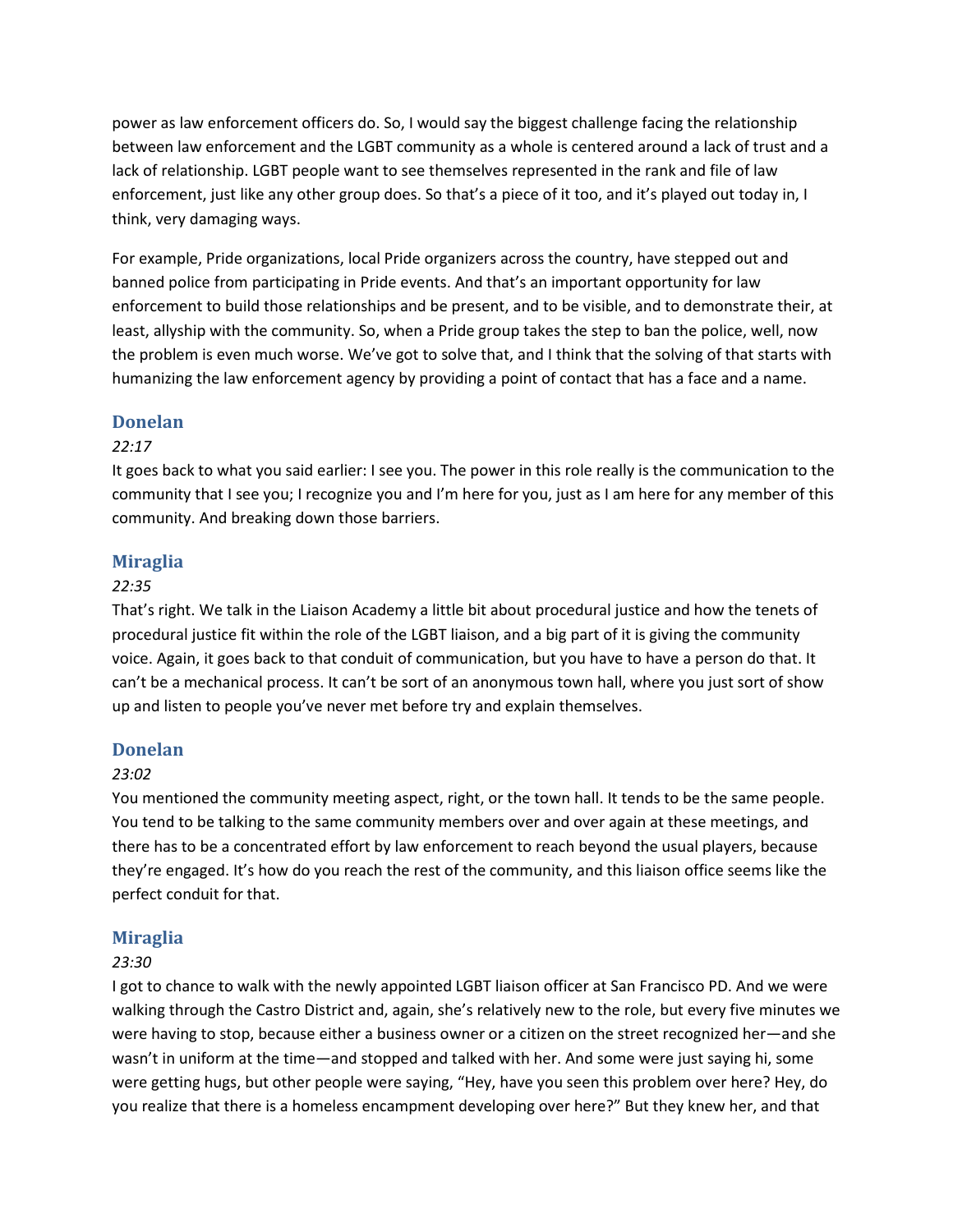was the key. They didn't have to look up the phone number and try to call the police or try to figure out the right bureau. They knew her name and they had her contact information, and I thought that was very powerful.

## **Donelan**

## *24:13*

It reminds me of walking the beat and the principles behind walking the beat—getting to know the people in your community, where you're shaking hands and reaching out and actually touching someone, and they become familiar with you. Same concept.

## **Miraglia**

## *24:27*

Absolutely, it is. And if you boil it right down, really, this is just a way of building trust with people and building relationships with people. That is a big part that is missing, I think, from all that's going on today with law enforcement and communities.

## **Donelan**

## *24:41*

You talked earlier about something that I'd like to touch on now, which is sort of the investigative component with this, the crimes against members of LGBTQ. In recent years, have you seen that the victims of crime are at a higher incidence, a higher rate, members of the LGBT community? Has that begun to level out? Where are we there and how does this parlay into helping with that aspect?

# **Miraglia**

## *25:11*

In all honesty, I think it's very difficult to measure. Hate crimes, for example, motivated by sexual orientation or gender identity are often the second or third most common bias motivation according to FBI statistics. And here in California, it's typically the second most common bias motivation. But what we don't know are all of the hate crimes that go unreported, so we don't really have a good feel for how big or small this problem is. We do have a pretty good belief that LGBT victims are hesitant, very often, in coming forward and making the report to police, because they don't want to be outed, they fear retaliation, they fear not being taken seriously by law enforcement, or just fear of law enforcement in general. I think this is particularly a problem in the transgender community. You know, trans women of color, we believe, are victimized at an astronomical rate that we haven't really measured accurately.

There's a lot that we just don't know, so, you know, that liaison out in the community, educating people on what hate crimes include, and urging them to come forward and report it if and when they ever happen is very important. We have to get a good handle on exactly how big or small this crime problem is to really understand it. You know, that goes all to getting agencies across the U.S. to report their hate crimes to the FBI, which, unfortunately, many don't. But the LGBT liaison at the local level plays a key role in encouraging people to come forward and report and building the trust that's necessary for people to come forward and report.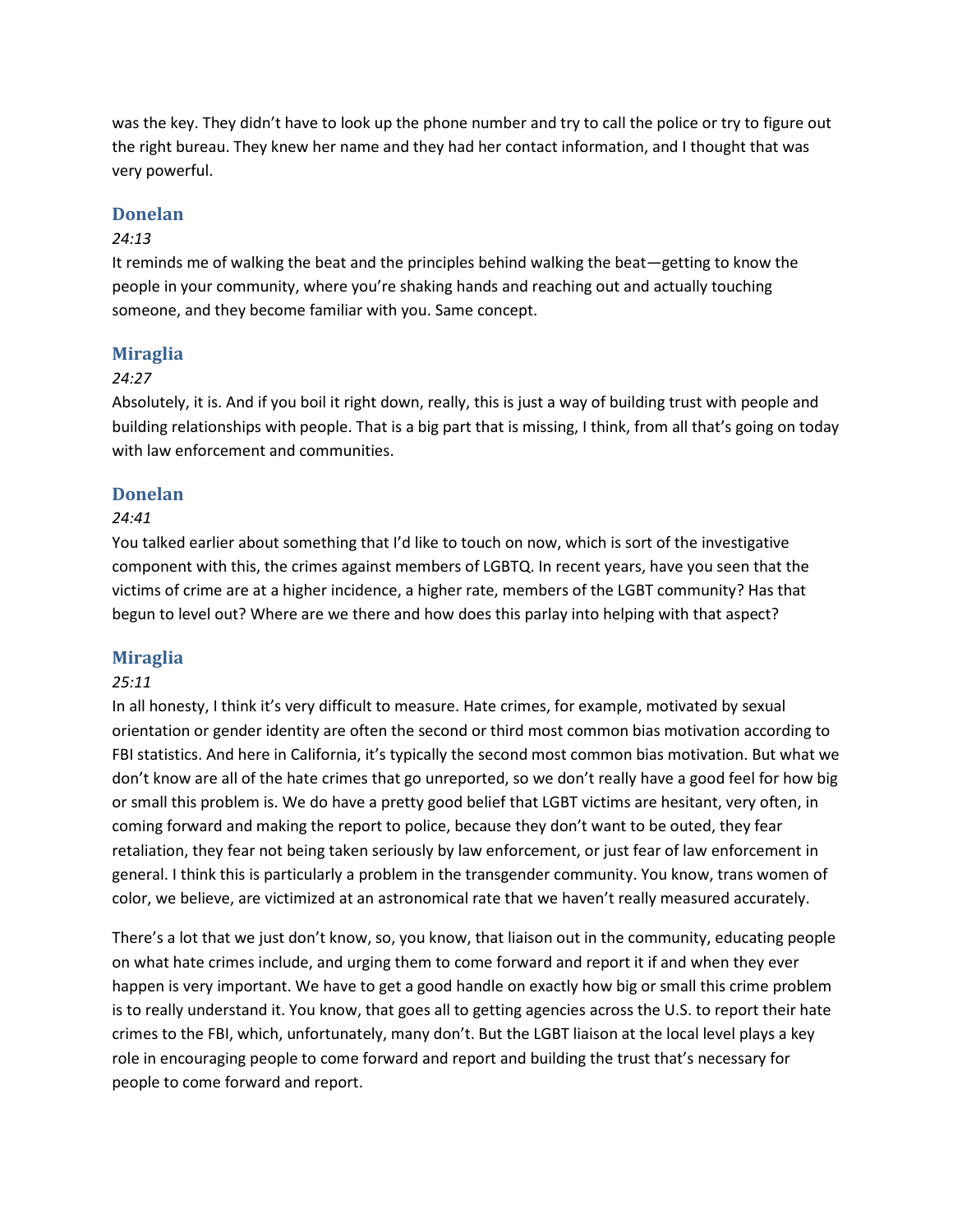## **Donelan**

## *26:42*

Creating that safety, not even feeling of safety, the sense of safety that I can report, that this is a department that's going to listen to me and not judge me—that's huge. It's almost beyond comprehension how big of an impact this can have on the community, and I think you're absolutely right that these are under reported and this could really lift the veil on that. We've talked about the academy and how you can support liaison officers and departments in creating these positions, and these spaces in these units. What about the scholarships and the support of recruiting new faces to law enforcement and how OTP assists with that?

## **Miraglia**

#### *27:20*

Well, recruiting is a problem in today's world for law enforcement agencies across the country. And trying to get a rank and file that mirrors the communities that their law enforcement agency serves, I think, it's a huge challenge for everybody, not just for the LGBT representation that's there. The liaison really provides a key role, and they should be working with recruiters going to LGBT events and having a booth there that shares information, again, about the opportunities that are available in law enforcement. It's one of those things that you have to invest some time in to grow applicants over time. You can't expect that posting a job flyer, you know, in a local gay bar saying, "We welcome you," is going to really attract a lot of applicants. It takes, again, time and investment.

What we hope that our scholarships will do is encourage recruits who are part of the community already to be out in their academy classes. I believe that the more out LGBT people that we have, the more informal education is going to take place throughout internal law enforcement, and that hopefully the more comfortable straight allies will be in working with those LGBT members, the more understanding that they're going to have. So, we think that the scholarships, hopefully, will encourage people to be out. And then the grants, again, are designed to help agencies offset some costs associated with doing both training and creating LGBT liaison programs.

## **Donelan**

#### *28:40*

I think it's underestimated how important the straight ally can be in this whole thing. We often talk about the LGBT member, officer, community member, et cetera, but the straight ally within a police department can have a significant impact on a department, I would assume. Like, they need to come out just as much as the LGBT.

## **Miraglia**

#### *29:00*

I completely agree with you. Both from a community standpoint, as well as from an internal workforce standpoint. You know, a lot of the litigation that happens around unlawful discrimination and harassment in the workplace comes from the way law enforcement personnel treat one another. So, having an ally in that workplace to shut down bad behavior, to stand up for the LGBT employee is very,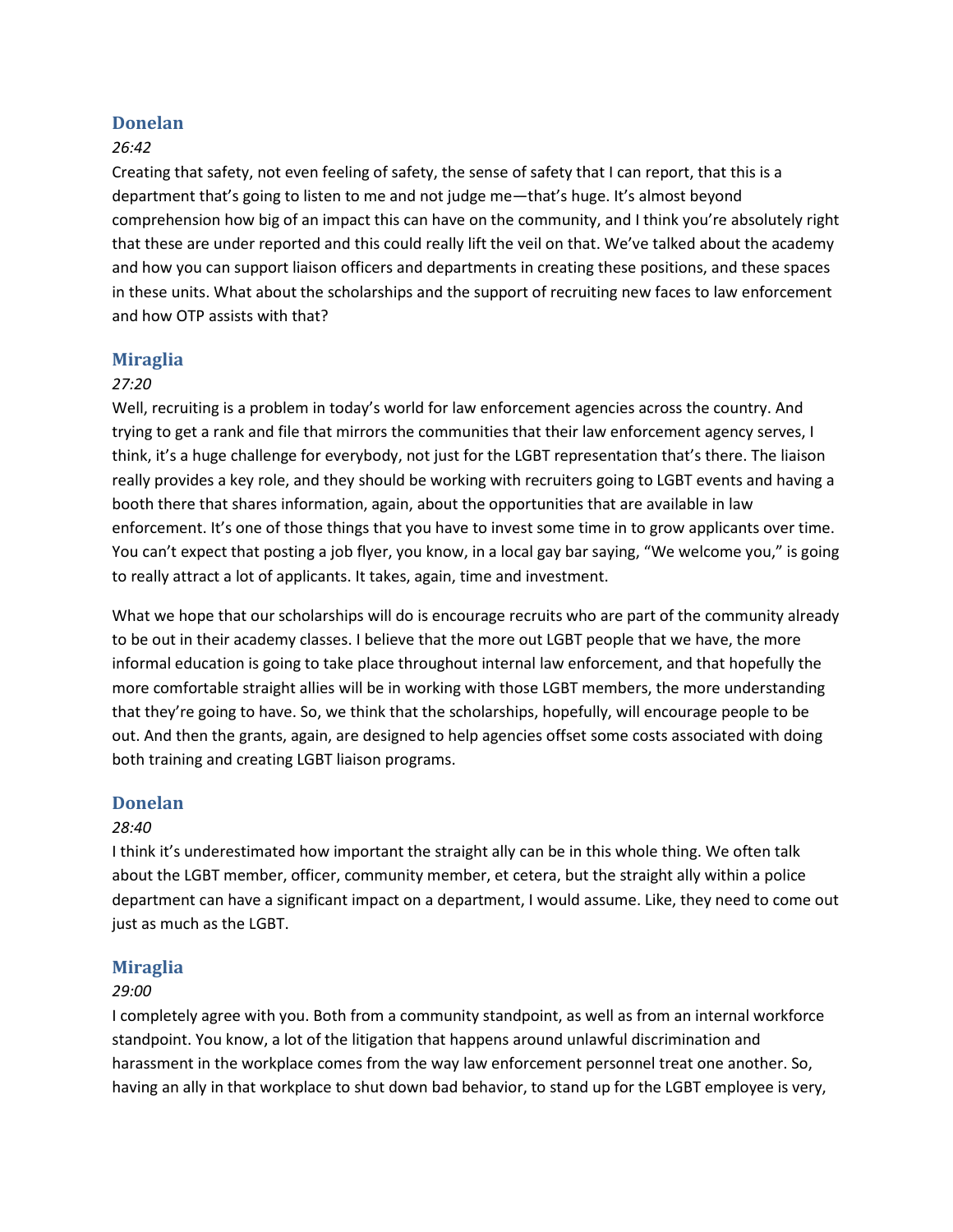very important both from a liability and minimizing liability standpoint, as well as just from keeping the rank and file that we have. We can't afford to lose anybody in this profession in today's world. When somebody quits because they don't feel comfortable at work, we're losing that person's experience and the investment we made in training in that person. So, it's very important we hang on to all of the assets that we have, including those LGBT folks.

## **Donelan**

#### *29:49*

Define straight ally.

#### **Miraglia**

#### *29:51*

You know, a straight ally, to me, is someone who understands and recognizes that LGBT people exist, who will stand up when they hear a slur used or an improper term used. It's someone who has gotten some education and training for themselves. It's someone who recognizes the challenges that LGBT people face around hate crimes and domestic violence. And when they are called to take a report, for example, they have the language, and they have the understanding of what that victim is going through, and they can communicate that. I'll give you an example, you know, a young person who is bullied at school. An ally recognizes that LGBT youth are often bullied at school. An ally already understands that about 40 percent of homeless youth on the street are part of the LGBT community. Well, how did they get to the street? It's often because they don't feel safe at home, or they've been tossed out of their home, so an ally gets that. I just can't emphasize enough the importance of training.

## **Donelan**

## *30:49*

I was going to say the issues that the LGBTQ community is facing is not the job of LGBTQ officers alone to fix. It's going to take the entire department. It doesn't matter your sexual orientation. And, quite frankly, this applies across the board, whether it's race, gender, ethnicity, religion, sexual orientation it's that acceptance and saying, you know, "This is right, and this is wrong," and being unafraid to do that.

## **Miraglia**

#### *31:15*

It really is about understanding. You know, we all have our own personal belief systems. We have religious belief systems. We have our own personal moral codes. You know, all of that is the individuals, right? But everybody in law enforcement has an obligation and swears an oath to support the 14th Amendment of the Constitution among all the other amendments. But the 14th that talks about providing equal protection under the law, so it doesn't really matter what your own personal feelings are, you have a duty to serve everybody equally. And what we're hoping to do is help people do that more comfortably and more effectively.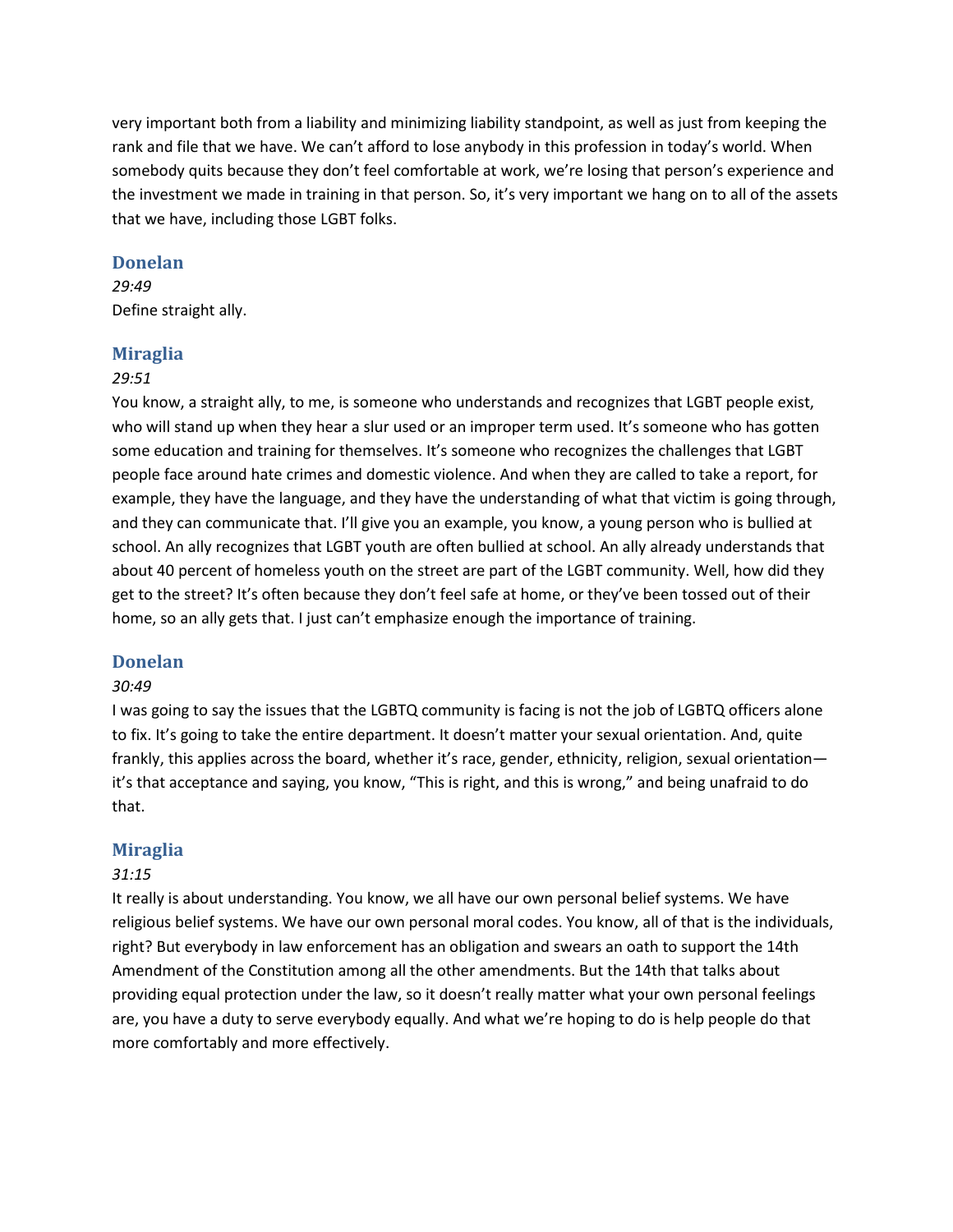## **Donelan**

## *31:51*

You know, OTP has recognized a need. OTP has answered the call for information, provided the framework, the resources necessary, and that is key, I think, for a lot of these departments that haven't quite made that step yet, or the ones who have made the step and they're not sure if they're being as effective as they can. So, it sounds like just a wonderful resource and wish you luck now that you're partnering with COPS, that you're going to be able to extend that reach and make yourself known to, like you said, 18,000 law enforcement agencies across the country. But it's a huge opportunity to extend your reach and say we're here.

## **Miraglia**

## *32:29*

It absolutely is, and I just can't say enough about, again, the quality of the work that the COPS Office does. Its reach. Its reputation. We are really thrilled to be part of that.

## **Donelan**

## *32:39*

So, June is Pride Month. What opportunities are there out there for law enforcement to get involved?

## **Miraglia**

#### *32:46*

Well, you know, there are many cities that celebrate Pride all year round. June is certainly the most common month where celebrations occur, and I think it is a great point in time for law enforcement agencies to commit to engaging with the community. Now, in these cities that have "banned police" from participating, you know, maybe it's going to be sitting down with those Pride organizers and saying, "Look, we want to start a conversation with you in this month where we're celebrating inclusion. We want to be involved with you. And so, can we at least commit to meeting regularly?" I know examples of agencies, I believe it was Chicago, announced the LGBT liaison program, or the formation of that, during Pride Month, as evidence that the department was wanting to build a good relationship.

You know, at the heart of some of this is that Pride organizers are saying, "Look, we don't want police in uniform, because the uniform is what's making people uncomfortable marching in the Pride parade." Well, maybe an intermediate step is for the agency to say, "Great, we still want to be involved. What about us having a contingent marching in department polo shirts?" And compromising so that we don't just throw our hands up and say, "Well, then fine, if you don't want to invite us to your party, we won't come." We have to make an affirmative step forward, I think, if we're going to mend this relationship at all.

## **Donelan**

## *34:04*

I agree. And I'll say this, nothing hurts law enforcement in the name of humanizing officers, right? These are people who put on a uniform, who put on a badge, who put their lives on the line every time they go to work, but they are mothers, they are fathers, they are sisters and brothers. They put their pants on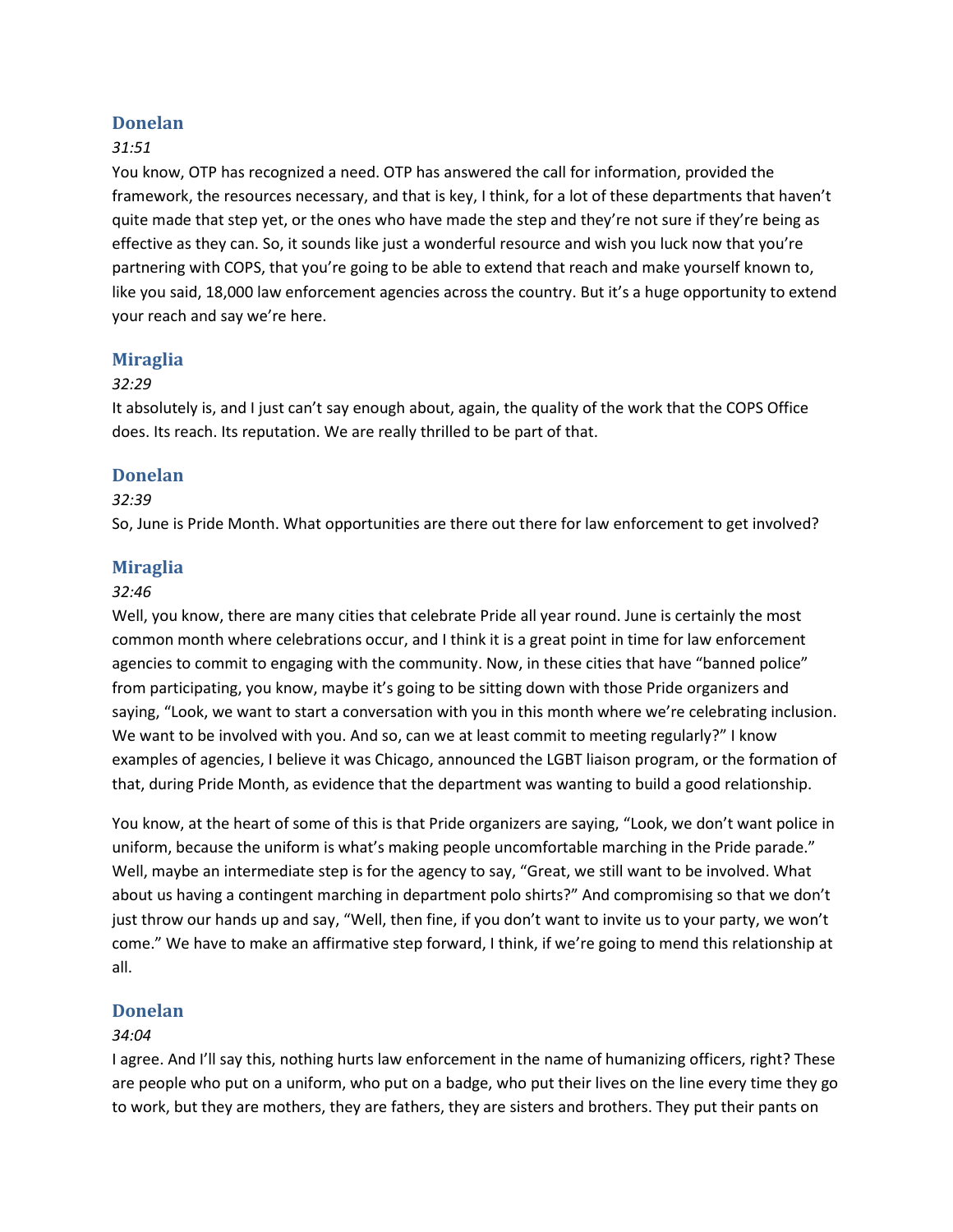just like you and me. They are regular folk, but once that uniform comes on, all of these very same things that law enforcement's being accused of, they are the victim of, and that is being stereotyped, and they are up against a serious level of distrust. And so, I think middle ground is a great place to be, and not to just assume that you're not going to be able to move forward, to go ahead and at least start talking.

# **Miraglia**

# *34:51*

I absolutely agree. It has to happen. And being silent is just the same thing as saying, "Okay, fine, we're not going to play." I think chiefs and sheriffs need to step up and say, "We want to be part of this event like we do all the other community events. We are part of this community, so let's figure out how we can sit down and talk about it, and work through some of the issues that are standing in the way."

## **Donelan**

## *35:14*

I want to make sure that people know how to reach you, and where to find you. So, if you could, again, provide the website for Out to Protect, and is it okay if people actually reach out to you directly? If they have questions, or want to learn more, is there a way to contact you, Greg?

## **Miraglia**

#### *35:29*

Absolutely. The website is www-dot-out-to-protect—all one word—out-to-protect-dot-O-R-G. [\[www.outtoprotect.org\]](https://www.outtoprotect.org) And on that website, you can access all the information around training and grants. There is a link to send a question. There's a simple contact form you can fill out. And if you wish to set up a phone call conversation, you can request that, and we'll set up a time and figure out a way to get in contact with you and have a phone conversation.

## **Donelan**

## *35:55*

Greg, I can't thank you enough. I think that this has been a highly enlightening show. I know our listeners are going to reach out. You've provided them an invaluable resource, and I hope they take advantage of the training that you're offering, and the resources that you're offering. And just the existence of Out to Protect is certainly a moment of hope for us all, that we are absolutely proceeding in the direction that is a positive one for law enforcement and our communities.

## **Miraglia**

*36:25* Thank you very much, Jennifer.

## **Donelan**

*36:26* Thank you. And thank you, everyone, for joining us here on *The Beat*.